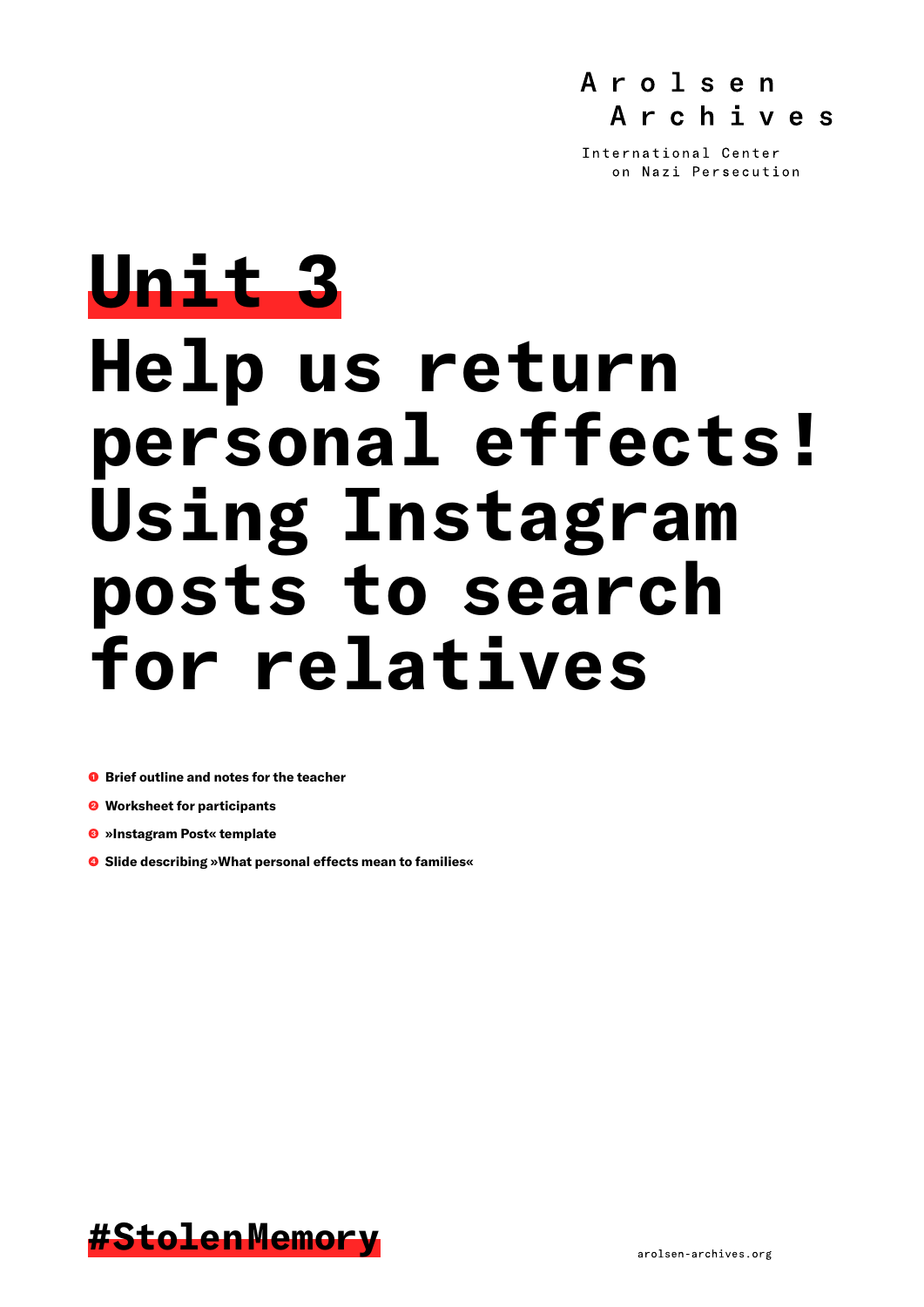# **Unit 3 Brief outline and notes for the teacher**

This unit on #StolenMemory enables participants to get involved in the search for relatives themselves with the aim of returning personal effects to their rightful owners. First of all, a video that focuses on a specific case shows what personal effects can mean to families. The video also introduces the participants to an interactive map which shows the places of birth and the last places of residence or last known whereabouts of the owners of the personal effects in the archive. It also shows how participants can use this map and their own Instagram account to support the return campaign themselves (the video can be viewed here: <https://vimeo.com/476901588/a6ddbad708>). Participants can then get involved directly themselves.

To do so, participants work on their own or with a partner and start off by calling up the interactive map of the owners of the

### **Example schedule**

1. Introduction, watch the video as a group

### **① 10 minutes**

2. Create Instagram posts individually or in pairs

## <sup>(?)</sup> 40 minutes

3. Final phase of the workshop, possibly leading on to a visit to the exhibition

**310 minutes** 

effects. They explore the map and select one of approximately 1,500 markers on the map representing effects that have not yet been returned. The participants can select places they find particularly interesting or places they have a personal connection with. The next step is for the participants to prepare their Instagram post by creating a suitable picture. They might like to make a screenshot of the personal effects they selected or use the template provided to design their own appeal for information and then take a photo of it, for example. They should add a personalized text as a caption and include the name of the place (see worksheet). Participants then upload their post to Instagram. Depending on the time available and their level of motivation, they may create more than one post.

This simple form of digital participation enables participants to play an active role in supporting the search. The hope is that their posts will be viewed by people who live in the places in question and that these people will share them with their own networks or may themselves be able to make contact with the relatives we are trying to trace. The Arolsen Archives regularly publish reports on their website when personal effects are successfully returned to their rightful owners.

To finish off, you can display a selection of quotations that show how much it means to families when personal effects are returned. This can be a good way of leading up to a visit to the exhibition, if such a visit is planned. You might like to use the quotations as a basis for discussing why the Arolsen Archives chose #StolenMemory as the name for the campaign to return personal effects.



### **Methods used**

Introduction with video, interactive map, Instagram posts, group discussion

## **Materials**

- **•** Tablet/smartphone for viewing the video and the interactive map
- **•** Layout template for a search appeal
- **•** Participants' own Instagram accounts for publishing the posts
- **•** Slide with quotes from family members



# **Duration**

About 60 minutes, depending on the group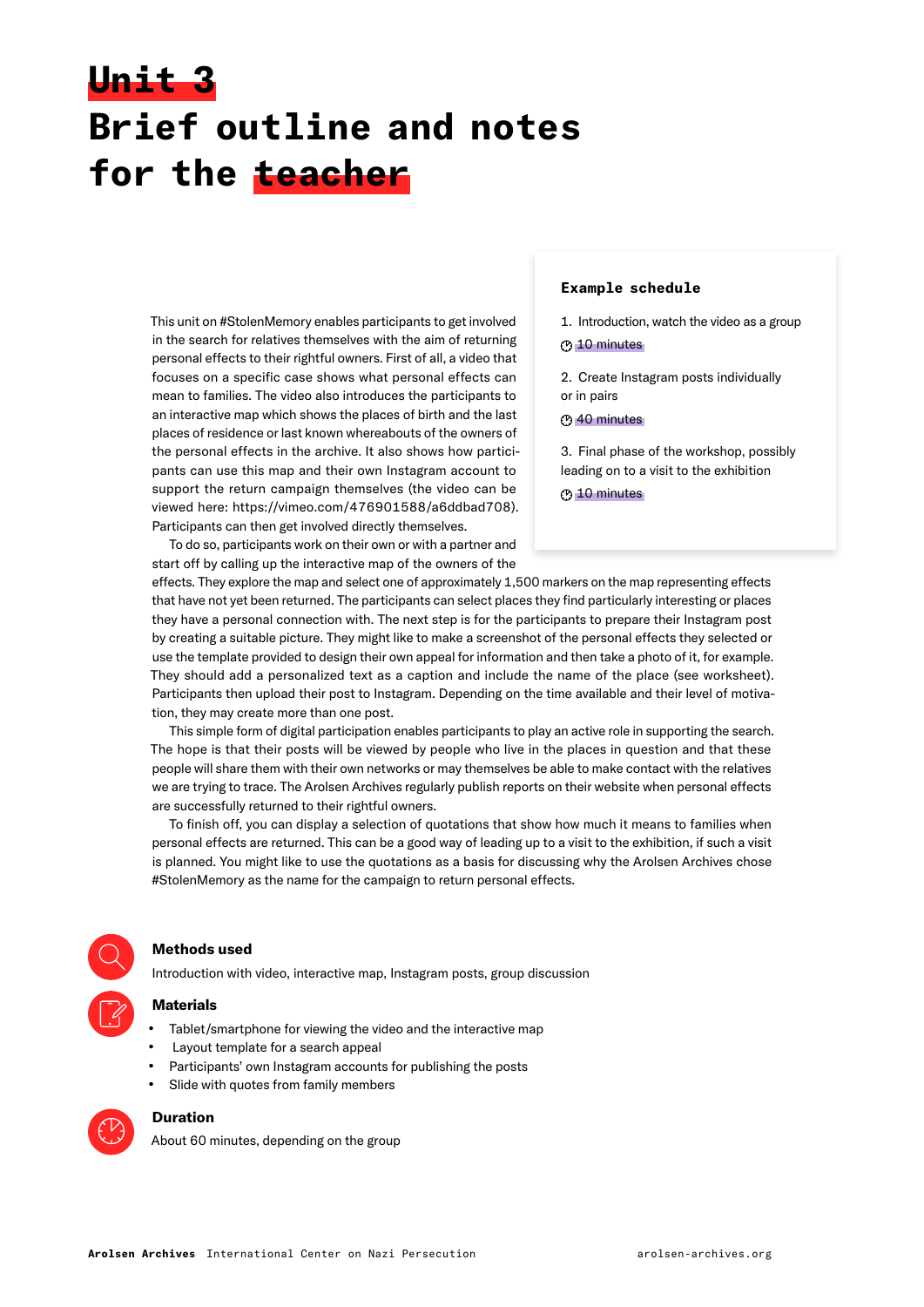# **Unit 3 Worksheet for participants 1/2 A tool for tracing**



**relatives: Interactive map of the places of birth and last places of residence of the owners of the personal effects**

**You can help search for relatives yourselves! It's easy to join in with your Instagram account! The hope is that other people will see your posts and share them with their own networks or put the Arolsen Archives in touch with the relatives we are trying to trace. The key to achieving this is to publish the names of the owners of the personal effects in combination with their place of birth or the place where they lived. The following instructions explain exactly how this works.**

[https://arolsen-archives.org/](https://arolsen-archives.org/map-stolenmemory/) [map-stolenmemory/](https://arolsen-archives.org/map-stolenmemory/)

❶ Use the link/QR code to access the interactive map which contains markers showing the places of birth and the last places of residence of the owners of the personal effects in the archive. Each marker contains a link to the online archive of the Arolsen Archives, where you can see the personal effects themselves. On the map, select a set of effects that have not yet been returned. You can choose personal effects from places which interest you or from places you have a personal connection with: perhaps you live nearby, or have been there on holiday, or maybe you have a friend who lives there...

<sup>●</sup> Now you can create the pictures for your Instagram search appeal. You can make a screenshot or take a photo of the effects in the online archive. Alternatively, you can use the template to write your own appeal for information and then take a photo of it – as a close-up with yourself in the background or however you like it best!

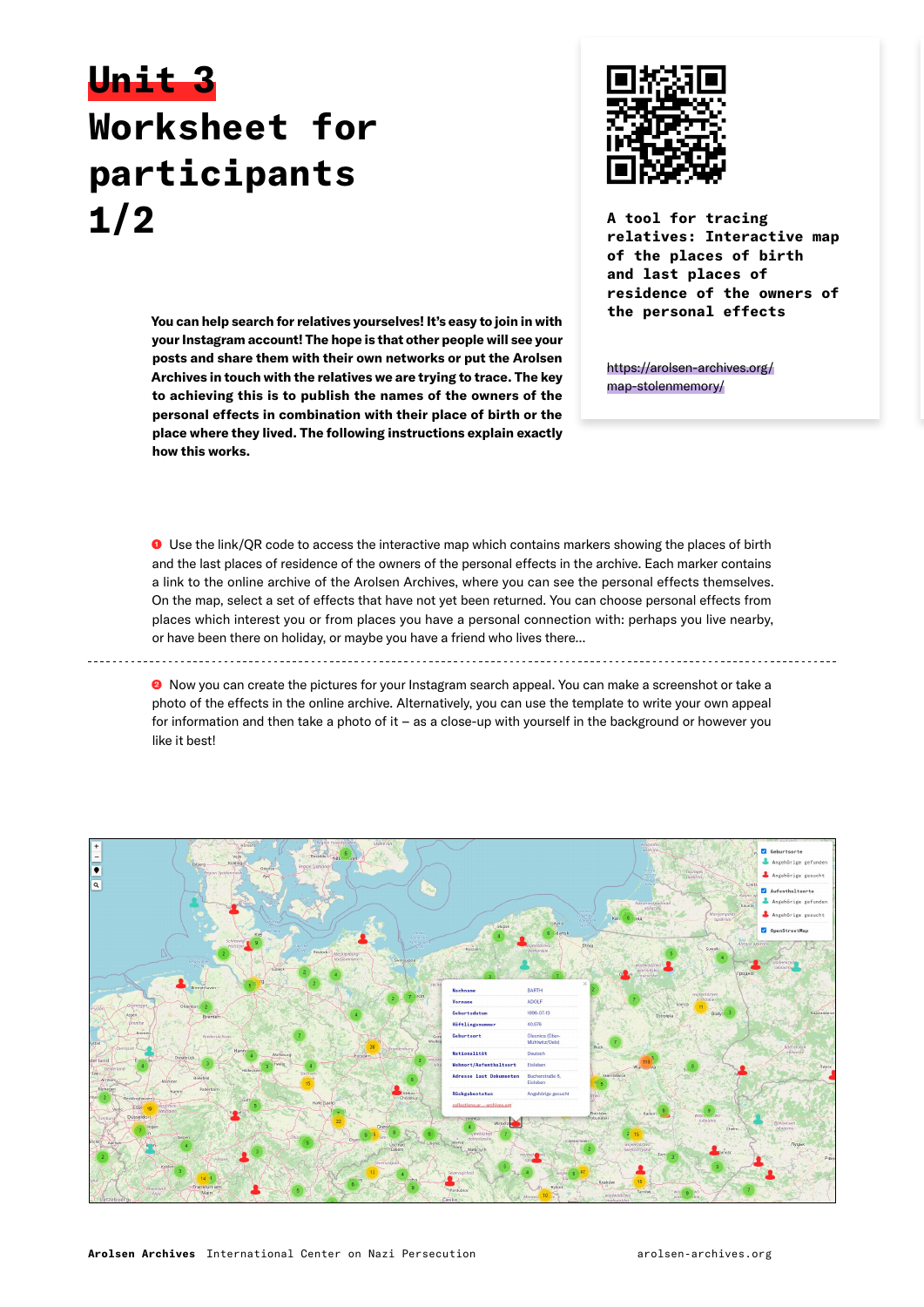# **Unit 3 Worksheet for participants 2/2**

❸ Now write a caption. You can write a simple appeal for information and/or formulate your own text as a mark of remembrance! It is important to include the person's name and to prefix the place name with a #. Only then will your post be shown to all the people who are looking for that hashtag or who have subscribed to it - these are the people we want to reach with our posts because many of them will live in the place or at least know their way around there - and they may well know someone with the same surname! If you add @arolsenarchives, we will receive your search appeals and share them on our channels.

If your post is about someone from Germany, write the caption in German. If your post is about someone from another country, it's best to use English - or the local language, of course, if you speak it. 

❹ Post the image with the caption in your Instagram feed - that's better than posting it in a story, as the post will be visible for more than one day and the chances of success are higher! If you have time, repeat the steps again to create a post for another person!





❹ @arolsenarchives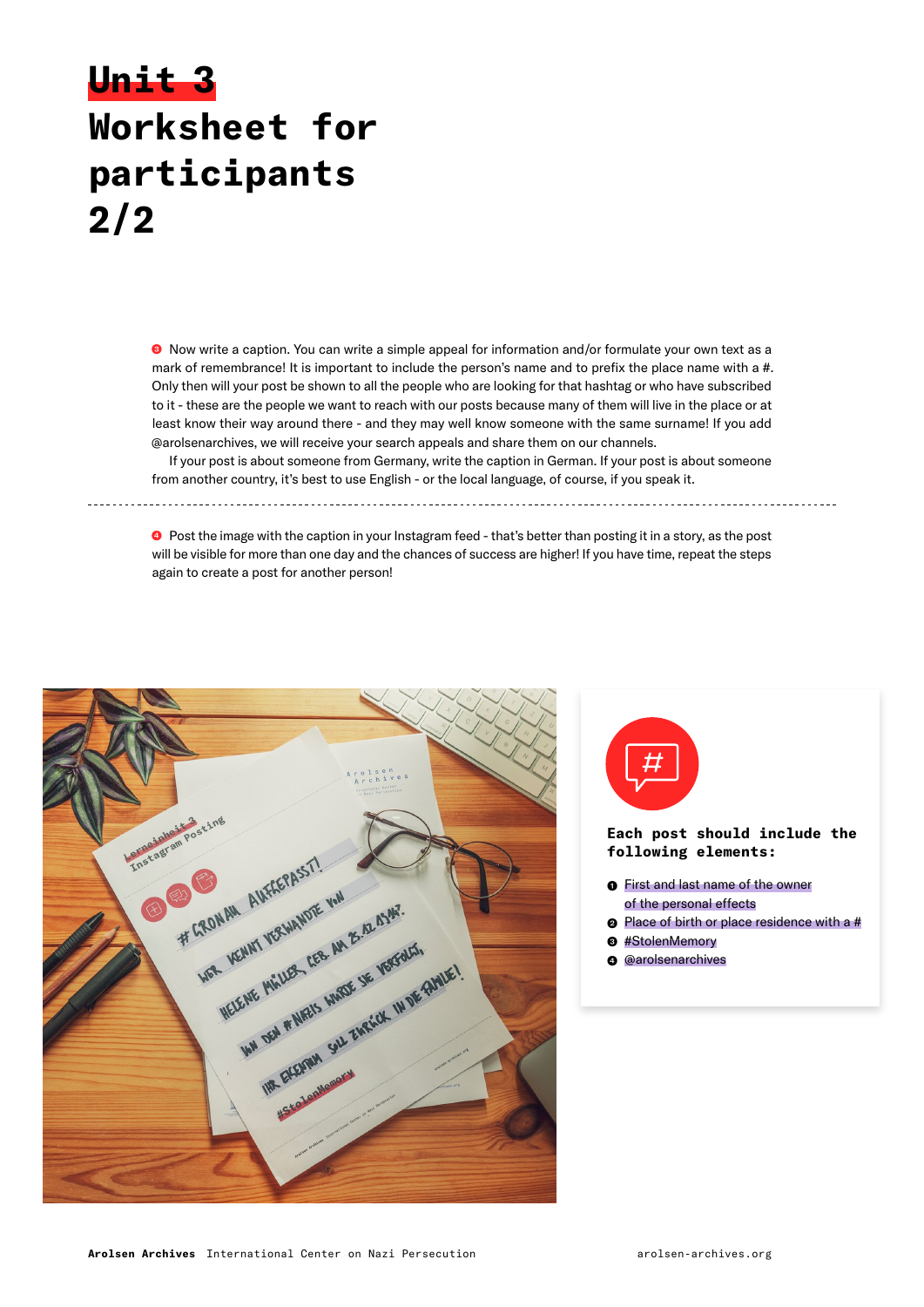